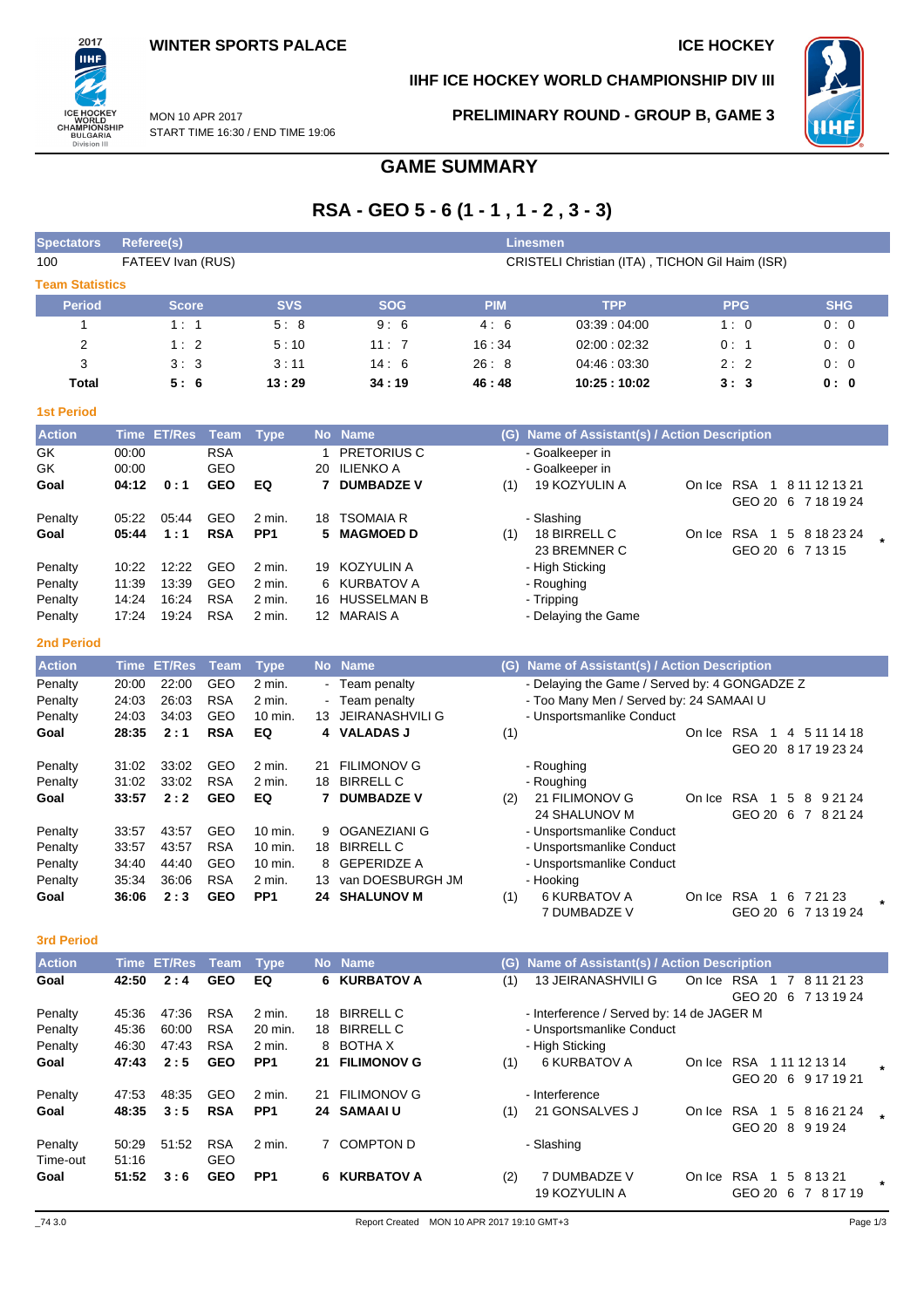## **WINTER SPORTS PALACE ICE HOCKEY**

START TIME 16:30 / END TIME 19:06

MON 10 APR 2017



# **IIHF ICE HOCKEY WORLD CHAMPIONSHIP DIV III**



**PRELIMINARY ROUND - GROUP B, GAME 3**

| <b>Action</b> |       | Time ET/Res Team Type |            |                 |    | No Name        |                           | (G) Name of Assistant(s) / Action Description |
|---------------|-------|-----------------------|------------|-----------------|----|----------------|---------------------------|-----------------------------------------------|
| Goal          | 52:09 | 4:6                   | <b>RSA</b> | EQ              |    | 12 MARAIS A    | (1)                       | On Ice RSA<br>4 6 12 15 24                    |
|               |       |                       |            |                 |    |                |                           | GEO 20 6 7 9 13 22                            |
| Penalty       | 53:04 | 55:04                 | GEO        | 2 min.          | 17 | SHVETSOV I     | - Tripping                |                                               |
| Time-out      | 53:04 |                       | <b>RSA</b> |                 |    |                |                           |                                               |
| Penalty       | 54:38 | 55:08                 | GEO        | 2 min.          |    | - Team penalty |                           | - Too Many Men / Served by: 21 FILIMONOV G    |
| Goal          | 55:08 | 5:6                   | <b>RSA</b> | PP <sub>1</sub> |    | 9 GIOT M       | 12 MARAIS A<br>(1)        | On Ice RSA 1 4 5 9 12 24                      |
|               |       |                       |            |                 |    |                |                           | GEO 20 6 7 8 17                               |
| Penalty       | 56:32 | 58:32                 | GEO        | $2$ min.        |    | 24 SHALUNOV M  | - Unsportsmanlike Conduct |                                               |
| GK.           | 58:53 |                       | <b>RSA</b> |                 |    |                |                           | I PRETORIUS C - Goalkeeper out                |
| GK            | 60:00 |                       | GEO        |                 |    |                |                           | 20 ILIENKO A - Goalkeeper out                 |

#### **Goalkeeper Records**

### **Team : RSA - South Africa Team : GEO - Georgia**

| No Name                | <b>SOG</b> | <b>SVS</b> | <b>MIP</b> | No Name           | <b>SOG</b> | <b>SVS</b> | MIP.  |
|------------------------|------------|------------|------------|-------------------|------------|------------|-------|
| <b>PRETORIUS Charl</b> |            | 13         | 58:53      | 20 ILIENKO Andrei | 34         | 29         | 60:00 |
| 20 BOCK Gary           |            |            |            | AMBROLAVA Kakha   |            |            |       |

#### **Game Statistics**

| Team: RSA (black)    |                            |          |          |          |                |                |          |              |        |   |                      |                |                        |             |
|----------------------|----------------------------|----------|----------|----------|----------------|----------------|----------|--------------|--------|---|----------------------|----------------|------------------------|-------------|
|                      | Head Coach: TODD Alexander |          |          |          |                |                |          |              |        |   | <b>Shots on Goal</b> |                |                        |             |
| <b>No Pos</b>        | <b>Name</b>                | G        | A        | P        | <b>PIM</b>     | $FO+$          | FO-      | <b>FO+/-</b> | FO%    |   | $\overline{2}$       | $\overline{3}$ | <b>TS</b><br><b>OT</b> | $+/-$       |
| 8 F                  | <b>BOTHA Xander</b>        | 0        | 0        | 0        | 2              | 4              | 9        | -5           | 30.77  | 0 | 2                    | 0              | $\overline{2}$         | $-3$        |
| D<br>11              | <b>VERWEY Denzil</b>       | 0        | 0        | $\Omega$ | 0              | $\Omega$       | 0        | 0            | 0.00   | 0 |                      |                | $\overline{2}$         | $-1$        |
| D<br>12 <sup>2</sup> | MARAIS Andre +C            |          |          | 2        | 2              | 0              | 0        | $\Omega$     | 0.00   | 2 |                      | 3              | 6                      | 0           |
| F<br>13              | van DOESBURGH Jean-Michel  |          | 0        |          | $\overline{2}$ | $\overline{2}$ | 0        | 2            | 100.00 | 1 | 0                    |                | 2                      | $-1$        |
| 24 F                 | <b>SAMAAI Uthman</b>       |          | 0        |          | $\Omega$       | $\overline{7}$ | 3        | 4            | 70.00  | 2 |                      | $\overline{2}$ | 5                      | $\mathbf 0$ |
| 4 F                  | VALADAS Joaquim            |          | 0        |          | 0              | 2              | 0        | 2            | 100.00 |   |                      |                | 3                      | $+2$        |
| 5 D                  | MAGMOED Deen               |          | 0        |          | 0              | $\mathbf 0$    | $\Omega$ | $\Omega$     | 0.00   | 1 |                      | $\overline{2}$ | 4                      | $\mathbf 0$ |
| F<br>9               | GIOT Marc +A               |          | 0        |          | 0              |                | 0        | 1            | 100.00 | 0 |                      | 2              | 3                      | $-1$        |
| F<br>18              | <b>BIRRELL Cameron</b>     | 0        |          |          | 34             | 5              |          | 4            | 83.33  | 1 | $\Omega$             | 0              |                        | $+1$        |
| 21<br>D              | <b>GONSALVES Jason</b>     | $\Omega$ |          |          | $\Omega$       | $\Omega$       | 0        | $\Omega$     | 0.00   | 1 | $\Omega$             |                | $\overline{2}$         | $-3$        |
| 6 F                  | <b>EDWARDS Michael</b>     | 0        | 0        | 0        | 0              | 9              | 5        | 4            | 64.29  | 0 | $\mathbf 0$          | 0              | 0                      | $+1$        |
| 7 F                  | <b>COMPTON Dylan</b>       | 0        | 0        | 0        | $\overline{2}$ | $\overline{2}$ |          |              | 66.67  | 0 | 2                    |                | 3                      | $-1$        |
| 16 F                 | HUSSELMAN Brandon (BP)     | 0        | 0        | $\Omega$ | $\overline{2}$ | 0              | 0        | $\Omega$     | 0.00   | 0 |                      | 0              |                        | 0           |
| 19<br>D              | <b>GORDON Keenan</b>       | 0        | 0        | 0        | 0              |                | 0        | $\mathbf 1$  | 100.00 | 0 | 0                    | 0              | 0                      | 0           |
| 23 D                 | <b>BREMNER Callum</b>      | 0        |          |          | $\Omega$       | $\Omega$       | 0        | $\Omega$     | 0.00   | 0 | $\Omega$             | $\Omega$       | $\Omega$               | $-1$        |
| 10 F                 | <b>WILLEMSTIJN Marinus</b> | 0        | 0        | 0        | 0              | 0              |          | $-1$         | 0.00   | 0 | 0                    | 0              | 0                      | 0           |
| 14 F                 | de JAGER Marinus           | 0        | 0        | $\Omega$ | 0              | 0              | 0        | $\Omega$     | 0.00   | 0 | 0                    | $\Omega$       | 0                      | $+1$        |
| 15 D                 | <b>MALGAS Reelan</b>       | 0        | 0        | $\Omega$ | 0              | $\Omega$       | $\Omega$ | $\Omega$     | 0.00   | 0 | 0                    | 0              | 0                      | $+1$        |
| GK<br>1              | <b>PRETORIUS Charl</b>     | 0        | 0        | 0        | 0              |                |          |              |        | 0 | 0                    | 0              | 0                      |             |
| 20 GK                | <b>BOCK Gary</b>           | $\Omega$ | $\Omega$ | $\Omega$ | $\Omega$       |                |          |              |        | 0 | $\Omega$             | 0              | 0                      |             |
| Total                |                            | 5        | 4        | 9        | 44             | 33             | 20       | 13           | 62.26  | 9 | 11                   | 14             | 34                     |             |

### **Team : GEO (white)**

| <b>Head Coach:</b> | JEIRANASHVILI Gocha      |          |   |          |     |                         |          |          |       |   | <b>Shots on Goal</b> |          |           |             |       |
|--------------------|--------------------------|----------|---|----------|-----|-------------------------|----------|----------|-------|---|----------------------|----------|-----------|-------------|-------|
| <b>No Pos</b>      | <b>Name</b>              | G        | А | P        | PIM | $FO+$                   | FO-      | $FO+/-$  | FO%   |   | $\mathbf{2}$         |          | <b>OT</b> | <b>TS</b>   | $+/-$ |
| 6 D                | KURBATOV Artem (BP)      | 2        | 2 | 4        | 2   | $\Omega$                | $\Omega$ | $\Omega$ | 0.00  | 0 |                      | 2        |           | 3           | $+2$  |
| 7 F                | DUMBADZE Vitali +C       | 2        | 2 | 4        | 0   | 6                       | 12       | -6       | 33.33 | 1 | 2                    | 0        |           | 3           | $+2$  |
| 13 D               | JEIRANASHVILI Giorgi     |          |   |          | 10  | 0                       | 0        | $\Omega$ | 0.00  | 0 | 0                    | 0        |           | 0           | 0     |
| 19 F               | <b>KOZYULIN Artem</b>    | 0        | 2 | 2        | 2   |                         | 4        | -3       | 20.00 | 2 | 2                    |          |           | 5           | $+1$  |
| 24 F               | <b>SHALUNOV Mikhail</b>  |          |   | 2        | 2   | $\Omega$                |          | -1       | 0.00  | 1 |                      | 2        |           | 4           | $+2$  |
| 8 D                | <b>GEPERIDZE Amiran</b>  | 0        | 0 | 0        | 10  | 0                       |          | -1       | 0.00  | 0 | 0                    | 0        |           | 0           | 0     |
| 9 F                | OGANEZIANI Gia           | 0        | 0 | $\Omega$ | 10  | 0                       | 0        | 0        | 0.00  | 0 | $\Omega$             | 0        |           | $\mathbf 0$ | -1    |
| 17 F               | SHVETSOV Ivan            | 0        | 0 |          | 2   | 12                      | 12       | $\Omega$ | 50.00 | 1 | $\Omega$             |          |           |             | $-1$  |
| 18 D               | TSOMAIA Revaz +A         | 0        | 0 | $\Omega$ | 2   | $\Omega$                | $\Omega$ | $\Omega$ | 0.00  | 0 | $\Omega$             | 0        |           | $\Omega$    | $+1$  |
| 21 F               | <b>FILIMONOV Grigory</b> |          |   | 2        | 4   | $\overline{\mathbf{A}}$ | 2        | -1       | 33.33 | 1 | $\Omega$             |          |           | 2           | $+1$  |
| 4 F                | <b>GONGADZE Zaza</b>     | $\Omega$ | 0 | 0        | 0   | 0                       | 0        | 0        | 0.00  | 0 |                      | 0        |           |             | 0     |
| 12 D               | <b>MINASIANI Davit</b>   | 0        | 0 | 0        | 0   | 0                       | 0        | 0        | 0.00  | 0 | $\Omega$             | $\Omega$ |           | 0           | 0     |
| 15 F               | <b>VEDYAPIN Temuri</b>   | 0        | 0 |          | 0   | 0                       | 0        | $\Omega$ | 0.00  | 0 |                      | 0        |           | 0           | 0     |